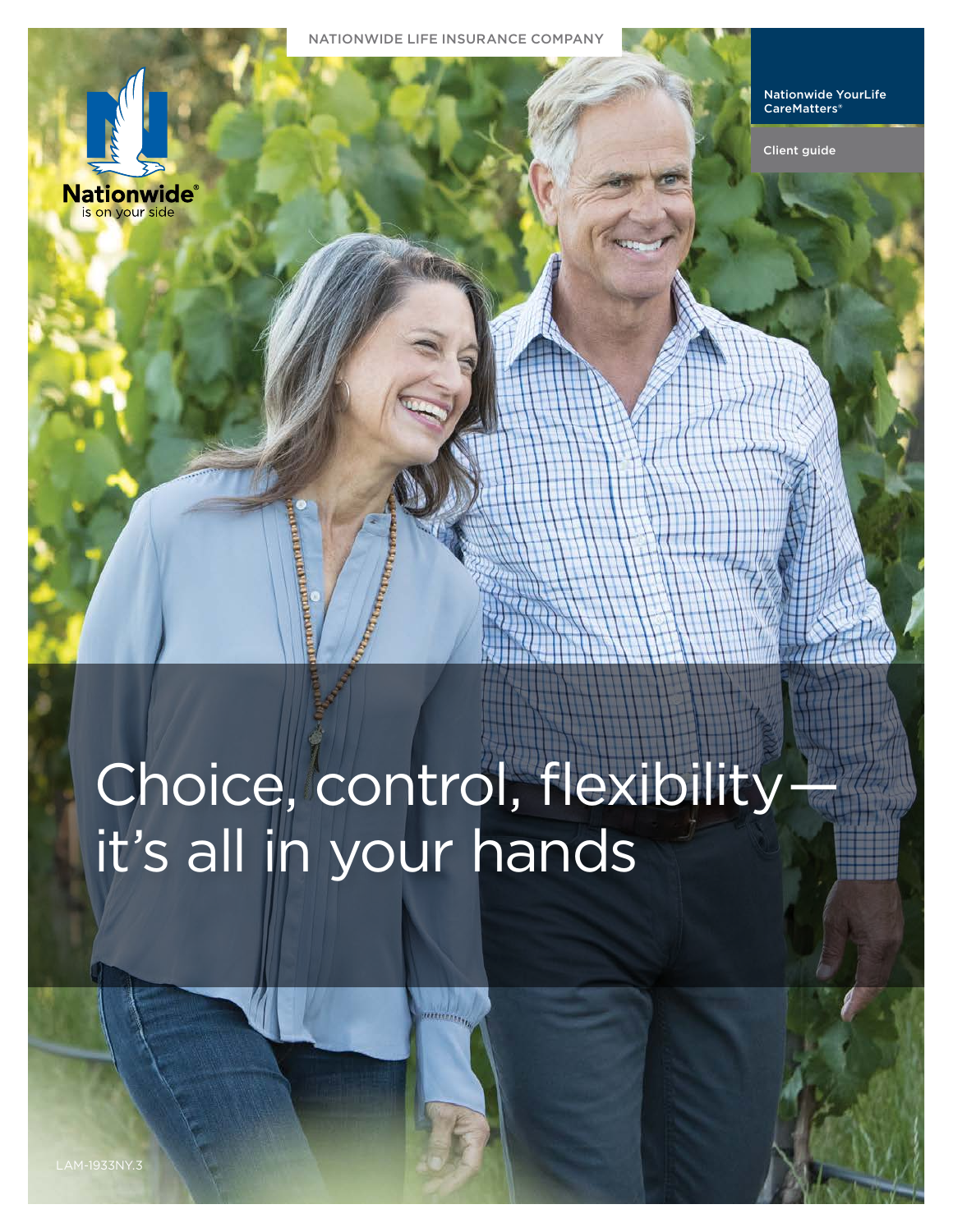



## Taking time to plan now can put you in control later

Many of us will need long-term care (LTC) at some point,<sup>1</sup> and the costs can be steep. Planning for the possibility of that care can be a challenge, though. There are many kinds of LTC coverage out there. What differentiates them? What care services will they pay for? What if care is never needed?

We designed Nationwide YourLife CareMatters<sup>®</sup> to be a flexible way to plan for the future. It's LTC coverage linked to a universal life insurance policy, so benefits are paid whether you need LTC or not. The cash indemnity LTC benefits can help you maintain choice, control and flexibility as your care needs unfold.

Answers to common questions about YourLife CareMatters

<sup>1</sup> "Who Needs Care?" U.S. Department of Health and Human Services, LongTermCare.gov (Nov. 14, 2017).

## What's inside?

### Facts about LTC

Many of us will need care as we ag

#### LTC coverage options

A look at two common types of co linked benefit and traditional stan

## Why Nationwide YourLife Care

It's designed for choice, control an

## Nationwide YourLife CareMatte

A look at how Nationwide YourLife

| ıе                                             | $\overline{\mathbf{A}}$ |
|------------------------------------------------|-------------------------|
| overage:<br>d-alone LTC policies               | 6                       |
| <b>Matters?</b><br>d flexibility               | 8                       |
| ers in action<br>e CareMatters works           | 1 <sub>3</sub>          |
| wide YourLife CareMatters                      | 15                      |
| out Nationwide                                 | 17                      |
| $\mathbf{r}$<br>or LTC, and conversation<br>es | 20                      |



## Product details

In-depth information about Nation

#### Questions and answers

### Starting the LTC conversation

Common concerns about paying for starters for you and your loved one

Be sure to choose a product that meets long-term life insurance needs, especially if personal situations change — for example, marriage, birth of a child or job promotion. Weigh the costs of the policy, and understand that life insurance has fees and charges that vary with sex, health, age and tobacco use. Riders that customize a policy to fit individual needs usually carry an additional charge. All guarantees and benefits of the insurance policy are subject to the claims-paying ability of the issuing insurance company.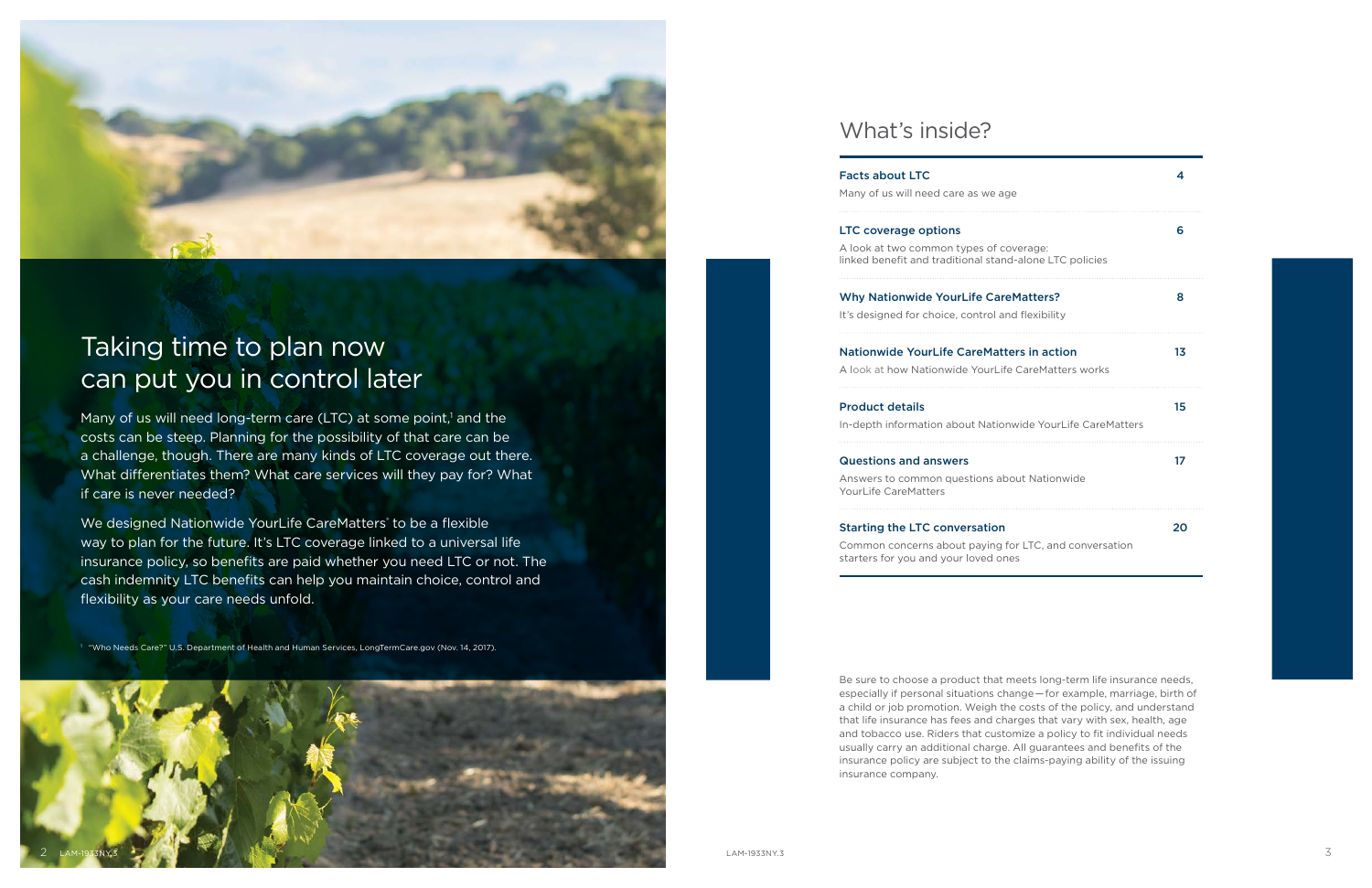# Facts about LTC

Many of us will need care as we age.

Many people equate LTC with nursing home care. In reality, more than half of all LTC claims paid were for care provided in the home.<sup>3</sup>





## LTC is expensive, and the cost continues to grow.4



<span id="page-2-0"></span>



## The average length of a claim that lasts more than a year is 3.9 years.If you need care, where will the money to pay for it come from?

- <sup>2</sup> "How Much Care Will You Need?" U.S. Department of Health and Human Services, Administration on Aging, LongTermCare.gov (Oct. 10, 2017).
- <sup>3</sup> "Most Long-Term Care Insurance Claims Begin At Home," The American Association for Long-Term Care Insurance.
- <sup>4</sup> "Compare Long-Term Care Costs From State to State," NationwideFinancialLTCMap.hvsfinancial.com (accessed Jan. 13, 2020). Data is provided by HealthView Services Inc.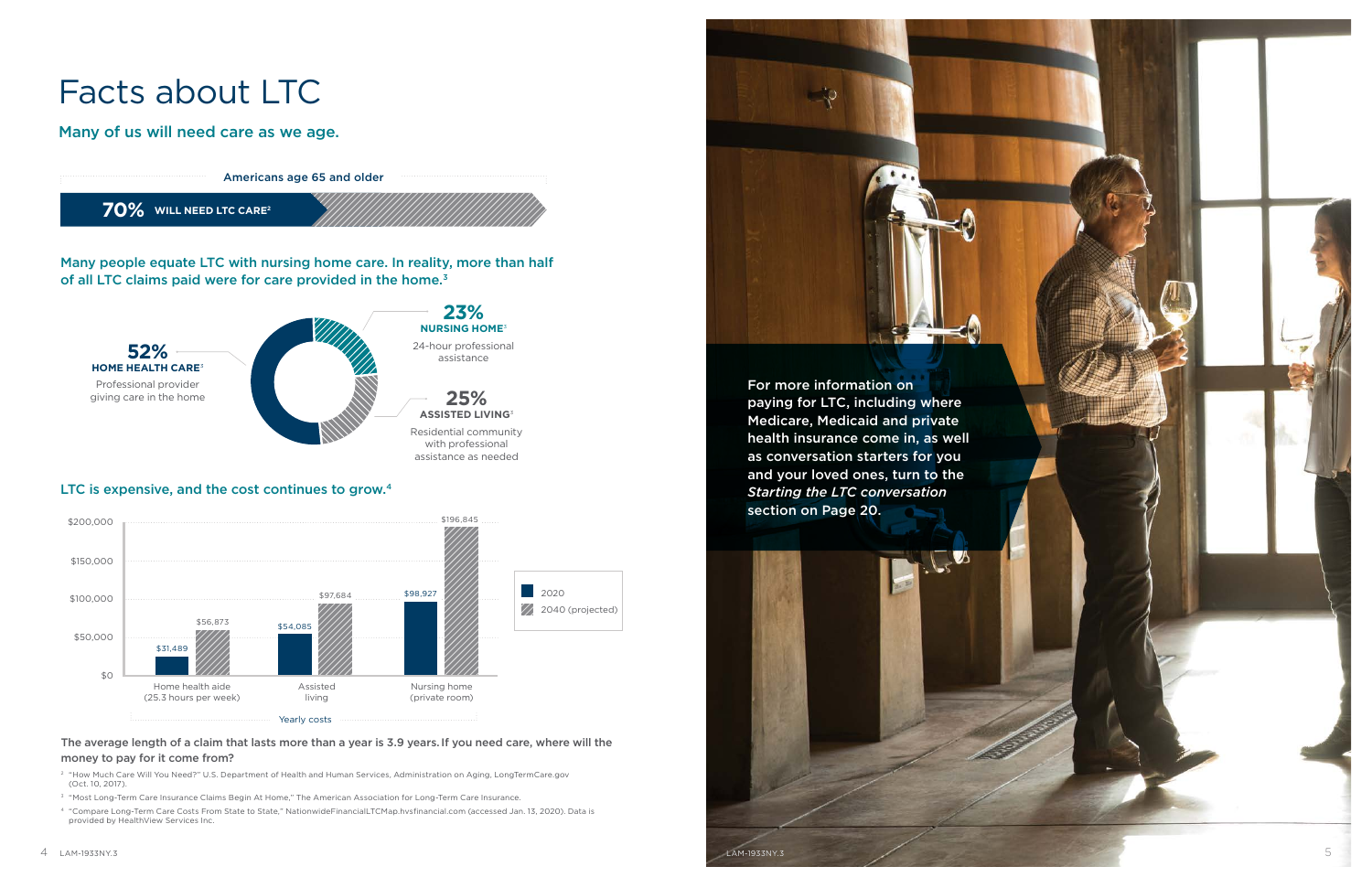## <span id="page-3-0"></span>LTC coverage options

## A look at two common types of coverage: linked benefit and traditional stand-alone LTC policies

Several types of LTC coverage are available in the marketplace. Two of the most common are linked benefit policies and stand-alone LTC insurance policies. Nationwide YourLife CareMatters is a linked benefit LTC insurance solution. To help you evaluate what kind of coverage could be the best fit for your needs, we'll look at some of the characteristics of and differences between the two.

Keep in mind that variations exist from product to product, and regardless of the type of policy you choose, it's important to select the level of coverage that's right for the care you think you'll need.

1. The more common way is through reimbursement. Bills and receipts are submitted to the LTC insurance company, which then reimburses only for the amount of the insured's qualifying expenses, not to exceed the monthly

2. With a cash indemnity plan, a check is mailed to the policyowner each month for the full amount of the monthly LTC benefit. The money can be used for individual care needs without restrictions from the insurance company. For example, you could use the money to pay expenses that are not typically associated with LTC, such as lawn maintenance or prescriptions that are not

|                                        | What it is                                                                                                                                                        | <b>Premiums</b>                                                                                                                                                            | <b>Death benefit</b>                                                               | When you need care                                                                                                                                                                                                                                                                                                                                                                                                        | <b>Overall LTC benefit</b>                                                                                                                                                                                                                                                                                                           | If you never need care                                                                                                                                                                                                                                                                                                           |
|----------------------------------------|-------------------------------------------------------------------------------------------------------------------------------------------------------------------|----------------------------------------------------------------------------------------------------------------------------------------------------------------------------|------------------------------------------------------------------------------------|---------------------------------------------------------------------------------------------------------------------------------------------------------------------------------------------------------------------------------------------------------------------------------------------------------------------------------------------------------------------------------------------------------------------------|--------------------------------------------------------------------------------------------------------------------------------------------------------------------------------------------------------------------------------------------------------------------------------------------------------------------------------------|----------------------------------------------------------------------------------------------------------------------------------------------------------------------------------------------------------------------------------------------------------------------------------------------------------------------------------|
| <b>Linked benefit</b><br>LTC insurance | LTC coverage is linked<br>to a life insurance policy<br>to help recover premiums<br>if LTC benefits are partly<br>or never used: base<br>policies have cash value | Paid in a lump sum<br>or over the course of<br>several years (usually<br>five to 10); premiums (the<br>payments paid into the<br>policy) are guaranteed not<br>to increase | Beneficiaries receive a<br>death benefit, even if the<br>full LTC benefit was used | Nationwide YourLife CareMatters<br>is a cash indemnity plan; payments<br>are sent to the person who owns<br>the policy, and they can use that<br>money to pay for any type of<br>care without restrictions from<br>Nationwide (see "How benefits<br>are paid," above, for more details).<br>Many other products in the market<br>pay reimbursement benefits (see<br>"How benefits are paid," above, for<br>more details). | With Nationwide YourLife<br>CareMatters, you know exactly<br>how much LTC benefit is available;<br>once you qualify for benefits, you'll<br>receive the maximum available<br>LTC benefit each month.<br>With reimbursement plans, you're<br>reimbursed the lesser of your<br>monthly benefit amount or the<br>actual costs for care. | With Nationwide YourLife<br>CareMatters, the policy provides<br>a death benefit or a return<br>of premium value upon a<br>full surrender. <sup>5</sup><br>The death benefit proceeds<br>and surrender value actually<br>paid will be reduced by any<br>outstanding loans, unpaid<br>monthly deductions and LTC<br>benefits paid. |
| <b>Stand-alone</b><br>LTC insurance    | A policy designed only<br>for LTC coverage; similar<br>to auto, home or health<br>insurance, the policies<br>have no cash value                                   | Most policies require<br>ongoing monthly or<br>annual premiums until<br>you need LTC; premiums<br>(the payments paid into<br>the policy) are subject<br>to increase        | No death benefit available                                                         | Generally, only reimbursement<br>policies are available.                                                                                                                                                                                                                                                                                                                                                                  | When you qualify for benefits,<br>the policy will pay once a month<br>based on two things: the daily<br>benefit elected times the number<br>of days in the month that care<br>was provided and on the chosen<br>payment model.                                                                                                       | Generally speaking, premiums<br>are not refundable: some<br>products offer a return of premium<br>feature, but it typically has a<br>significant cost.                                                                                                                                                                           |

<span id="page-3-1"></span><sup>5</sup> The return of premium value is equal to all premium paid, minus any withdrawals, multiplied by the applicable percentage. Starting day one, 80% of the return of premium value is available. Starting day one of year 11, 95% of the return of premium value is available. The surrender value actually paid will be reduced by any outstanding loans, unpaid monthly deductions and LTC benefits paid.

## How benefits are paid: cash indemnity vs. reimbursement

LTC policies can pay benefits in a couple of ways.

- LTC benefit.
- covered by other insurance.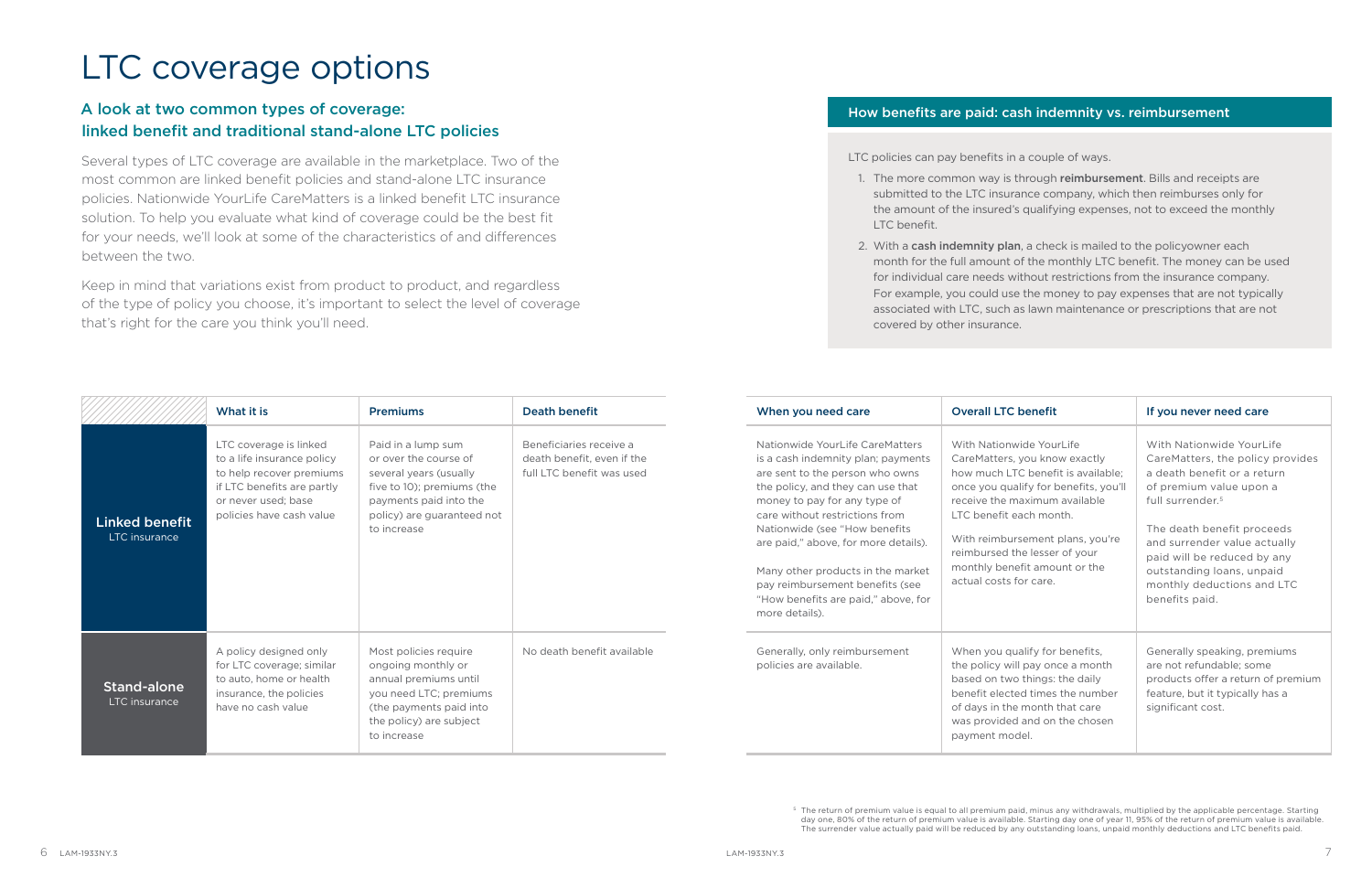## <span id="page-4-0"></span>Why Nationwide YourLife CareMatters<sup>®</sup>?

## It's designed for choice, control and flexibility

Nationwide YourLife CareMatters is a universal life insurance policy that provides long-term coverage along with a death benefit. We'll explain all of the details and how it works, but here are three of the important ways it's different from other products out there:

| 1. Choice      | Your policy adapts to meet your needs: Choose a payment schedule<br>that works for you and select from options that meet your needs                  |
|----------------|------------------------------------------------------------------------------------------------------------------------------------------------------|
| 2. Control     | Your premiums are guaranteed to never increase, and Nationwide<br>YourLife CareMatters offers a return of premium feature <sup>6</sup>               |
| 3. Flexibility | Nationwide YourLife CareMatters was created to help cover<br>today's qualified LTC services as well as those that will be<br>developed in the future |

Here's a look at how Nationwide YourLife CareMatters was designed to offer you choice, control and flexibility as you prepare for the future.

## 1. Choice

## Choose the features that are right for you

Nationwide YourLife CareMatters isn't a one-size-fits-all product. It's filled with customizable features to meet your needs.

## Fine-tune your care to work for you

With Nationwide YourLife CareMatters, you have the ability to pick the options that work best for you. For example, if receiving care at home is deemed appropriate in the plan of care prepared by a U.S.-licensed health care practitioner, you can use your benefit to pay for a home health care worker, or you could choose to pay a friend or loved one to care for you.

Just keep in mind that there can be tax implications depending on whom you pay for care. Nationwide® and its representatives don't give tax or legal advice, so please consult with your tax or legal advisor for answers to your specific questions.

## Select the payment schedule that works for you and your finances

- Pay one time (single-pay)
- Pay annually or monthly for five years
- Pay annually or monthly for 10 years

## Protect yourself against rising LTC costs

You can add the optional Inflation Protection Rider to your Nationwide YourLife CareMatters policy (this rider is available for an additional cost and can be elected only on policies that also elect the Long-Term Care Extension of Benefits Rider).

<span id="page-4-1"></span> $^{\circ}$  The return of premium value is equal to all premium paid minus any withdrawals multiplied by the applicable percentage. Starting day one, 80% of the return of premium value is available. Starting day one of year 11, 95% of the return of premium value is available. The surrender value actually paid will be reduced by any outstanding loans, unpaid monthly deductions and LTC benefits paid.

For more specifics about Nationwide YourLife CareMatters, turn to the *Product details* section on [Page 15.](#page-7-0)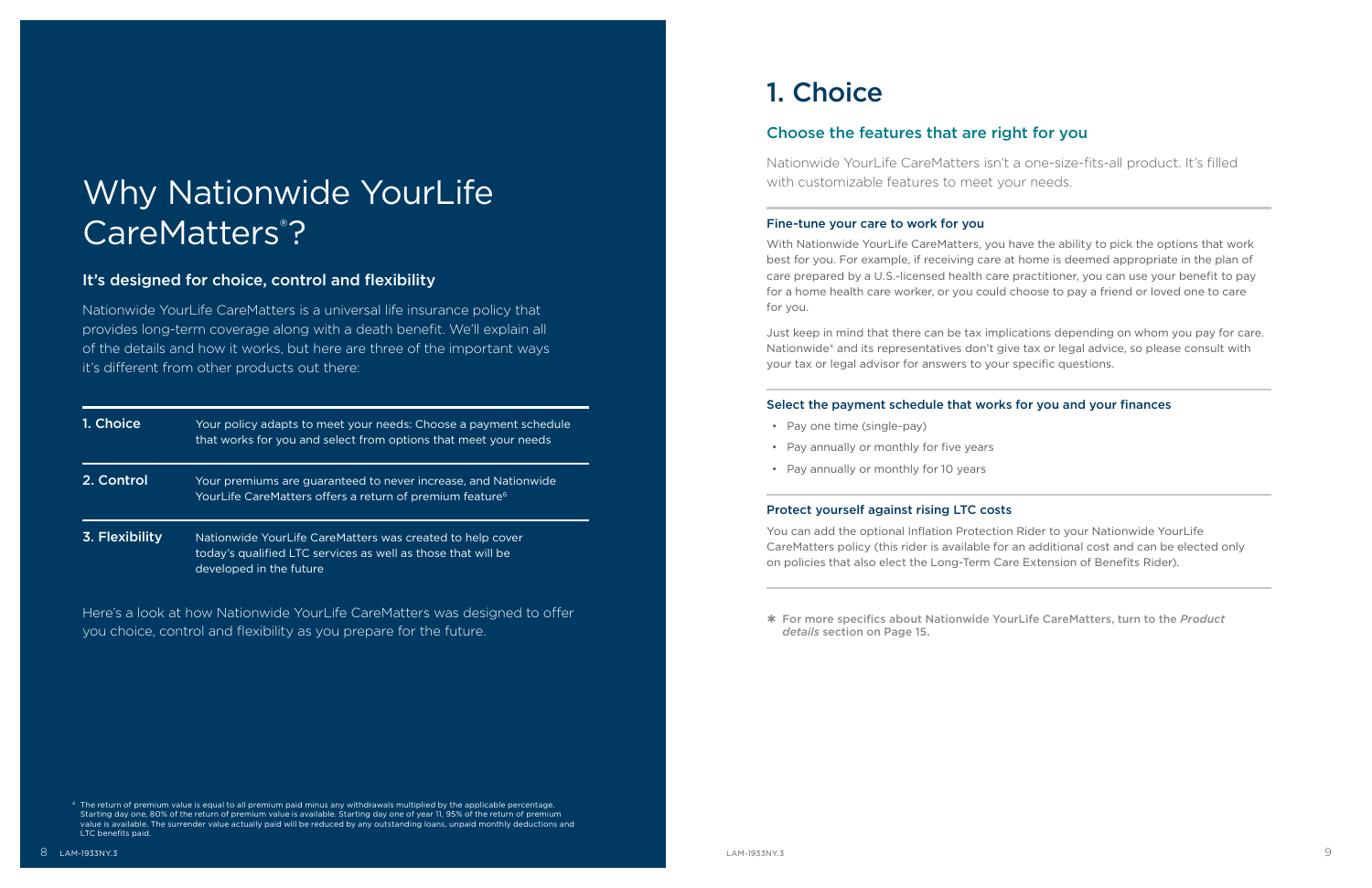## 2. Control

## We're putting the control in your hands

We designed Nationwide YourLife CareMatters to help you take control of the many different facets of LTC. From guaranteed premiums to the way you pay for care expenses, you have choices and options at every step.

### Premiums are guaranteed never to increase

Unlike many traditional LTC policies, the premiums for this product are guaranteed; they will never increase.

### Determine how you pay for care

After a claim is approved, Nationwide will send the policyowner the maximum monthly LTC benefit. Once the policyowner is receiving LTC benefits, monthly bills or receipts are not required to be submitted, and the LTC benefits can be used without restrictions from Nationwide. Paying family members or self-employed caregivers can have tax implications, so please consult with your tax advisor.

### If you never need care

A common concern with buying LTC coverage is the possibility that care will never be needed and premium money will go to waste. Nationwide YourLife CareMatters is structured to ensure that most of the premiums paid into the policy are recovered, even if the insured never needs care. If LTC benefits aren't needed, the beneficiaries will receive the policy's death benefit. And if some of the LTC benefits are needed, a death benefit, minus the benefits that were used, will pass to the beneficiaries.

to care for you)<sup>7</sup> • Household services (cleaning person, yard maintenance)

Nationwide YourLife CareMatters offers a guaranteed return of premium value. Starting day one, 80% of the return of premium value is available. Starting day one of year 11, 95% of the return of premium value is available. The surrender value actually paid will be reduced by any outstanding loans, unpaid monthly deductions and LTC benefits paid. For more information on return of premium, see the product details.

### Leave a minimum death benefit even if you need care

Even if every dollar of the LTC benefits is used, the beneficiaries will still receive a guaranteed minimum death benefit that is the lesser of 10% of the specified amount or \$25,000.

 For more specifics about Nationwide YourLife CareMatters, turn to the *Product details* section on [Page 15](#page-7-0).

## 3. Flexibility

## We offer different ways to help you take care

Because you don't know how your needs will change over the years, Nationwide YourLife CareMatters includes features that adapt to your individual needs and circumstances.

### Choose the care that works for you

You can use your policy to pay for the LTC services that are right for your needs. Service and care options may include:

- Home health care
- Assisted living
- Adult day care
- Nursing home care
- Hospice
- Family care (receive care from people you already know and trust by paying a family member or friend
- Home safety improvements (guardrails, ramps, disability accommodations, accessibility upgrades)
- Certified alternative-style LTC services
- State-certified LTC coverage options developed in the future

### Put funds aside for later

If you don't need your full monthly benefit for care expenses, you have the flexibility to save that extra money for future LTC costs. And if you never need the saved money, you can leave it to family members or anyone else you choose.

## Home sweet home

With Nationwide YourLife CareMatters, you can stay in the home you know and love by using your LTC benefit to make any needed safety and accessibility upgrades or to pay for caregivers to come to you. You can even use your benefit for a housekeeper or other things that help keep your life running normally.

 For more specifics about Nationwide YourLife CareMatters, turn to the *Product details* section on [Page 15.](#page-7-0)

other informal caregivers is appropriate. Paying family members or friends can have tax implications, so please consult

<span id="page-5-0"></span><sup>7</sup> The plan of care prepared by your U.S.-licensed health care practitioner should state that care from family members or with your tax advisor.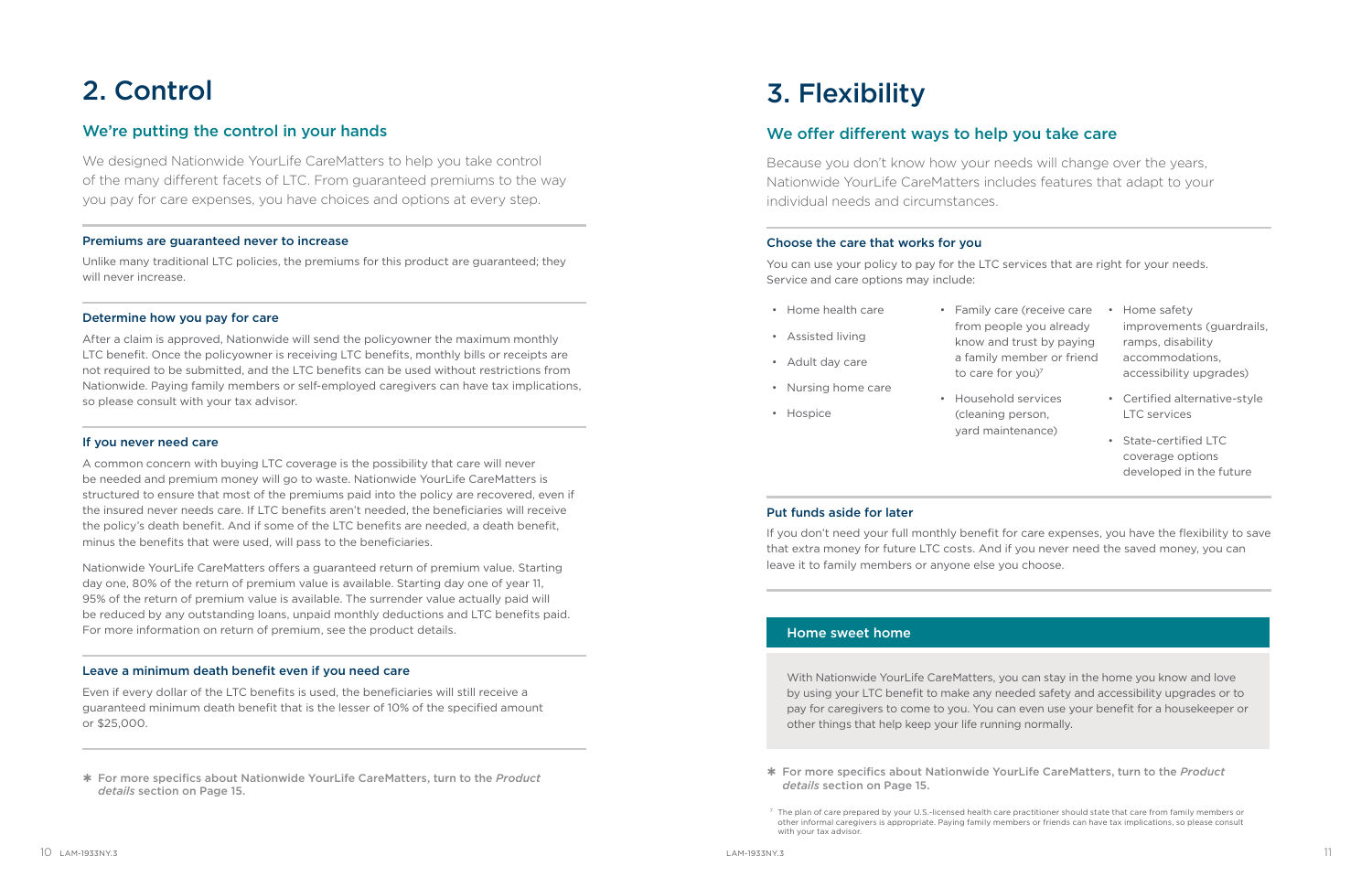<span id="page-6-0"></span>

# Nationwide YourLife CareMatters in action

## It's designed for choice, control and flexibility

Single premium Return of premium feature 8 \$100,000





2-year benefit Acceleration of death benefit \$171,827



This is a hypothetical example meant to illustrate how Nationwide YourLife CareMatters works. The example is based on a 55-year-old woman, with couples pricing, receiving benefits for six years. Keep in mind that exact dollar amounts will vary based on several different factors, including how much coverage is selected.

Once the insured qualifies for LTC benefits, monthly payments will be sent directly to the policyowner to help pay for care. When you buy your Nationwide YourLife CareMatters policy, you choose how long to receive benefits, ranging from two to seven years.

<span id="page-6-1"></span><sup>8</sup> The return of premium value is equal to all premium paid minus any withdrawals multiplied by the applicable percentage. Starting day one, 80% of the return of premium value is available. Starting day one of year 11, 95% of the return of premium value is available. The surrender value actually paid will be reduced by any outstanding loans, unpaid monthly deductions and LTC benefits paid.

In this example, repositioning \$100,000 to pay the premium on a Nationwide YourLife CareMatters policy provides \$515,481 available for long-term care. The first \$171,827 paid for long-term care represents an acceleration of your death benefit, which means that as LTC benefits are paid, the death benefit is reduced. After the death benefit has been completely accelerated for long-term care, there is an additional \$343,654 available for long-term care. Note that this additional amount may be used only for long-term care. Any remaining amount will not be paid upon death.

Even if all of the LTC benefits are collected, a guaranteed minimum death benefit of \$17,183 is paid to the beneficiaries.

## If LTC is never needed:

The beneficiaries will receive a death benefit of \$171,827 (minus any loans or withdrawals you may have taken from the policy)



The surrender value will be based on at least the return of premium value [8](#page-6-1)

Please keep in mind that because everyone's LTC needs are different, Nationwide YourLife CareMatters isn't guaranteed to cover all of your LTC costs, but it may help provide a significant amount of coverage for your premium.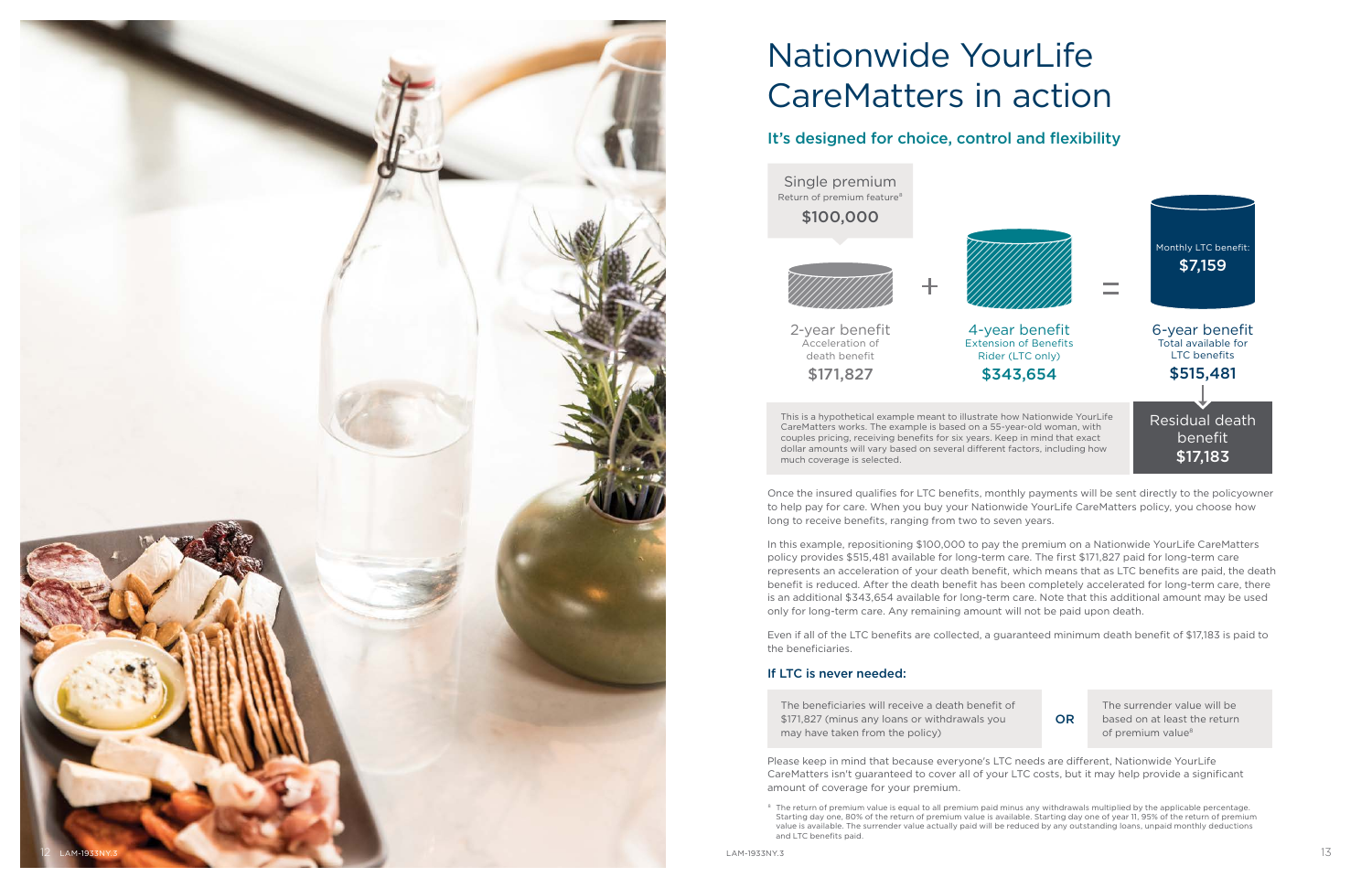## <span id="page-7-0"></span>Here are examples of how Nationwide YourLife CareMatters works for different people's LTC planning needs.

## Michael

(Age 60)

Robert & Lisa (Age 55) (Age 50)

#### The background

Michael has a certificate of deposit (CD) that he's renewed several times. He doesn't need the money for retirement income, so he has earmarked it for unexpected costs, such as the possibility of LTC expenses.

#### His worry

The CD might not grow at the rate he needs it to in order to help pay for LTC.

#### His Nationwide YourLife CareMatters policy

Michael uses the money he currently has in the CD to buy a Nationwide YourLife CareMatters policy. He's able to leverage the assets to buy a larger LTC benefit, and if he never needs care, the death benefit will be equal to or greater than the premiums he paid into the policy.

### The background

Robert and Lisa are married, and they have been managing the LTC needs of Lisa's mother for the past several years. Her mother did not plan for those costs, which has put both financial and emotional stress on the couple.

#### Their worry

Robert and Lisa don't want their children to go through the same anxiety and stress, so having a plan for their LTC needs is important to them.

#### Their Nationwide YourLife CareMatters policies

Lisa is younger than Robert, and she's likely to have a longer life expectancy and to be without a spouse to care for her in later years. They decide to put more money into her Nationwide YourLife CareMatters policy to plan for these circumstances while still getting Robert a policy that will provide funds if he needs LTC. They decide to pay over 10 years.

<span id="page-7-1"></span><sup>9</sup> The return of premium value is equal to all premium paid minus any withdrawals multiplied by the applicable percentage. Starting day one, 80% of the return of premium value is available. Starting day one of year 11, 95% of the return of premium value is available. The surrender value actually paid will be reduced by any outstanding loans, unpaid monthly deductions and LTC benefits paid.

um universal life with LTC benefits

(age last birthday)

sue ages:

e-payment options  $\alpha$ - and three-year benefit periods: 69 Ir-, five-, six- and seven-year benefit periods: 67

and 10-year payment options  $\alpha$ - and three-year specified benefit periods: up to age 75, depending on the characteristics of the case Ir-, five-, six- and seven-year specified benefit iods: 70

e (single-pay) or monthly for five years or monthly for 10 years

to the vesting schedule below.

f premium value is equal to all premiums paid ithdrawals, multiplied by the applicable vesting as follows:

dule:  $0:80%$ 95%

er value actually paid will be reduced by any loans, unpaid monthly deductions and LTC

| Premium:<br>\$75,000                                              |                                                  | Total<br>Premium:<br>\$50,000                                     | <b>Annual Premium</b><br>for 10 years:<br>\$5,000 | \$75,000                      | <b>Annual Premium</b><br>for 10 years:<br>\$7,500 |  |
|-------------------------------------------------------------------|--------------------------------------------------|-------------------------------------------------------------------|---------------------------------------------------|-------------------------------|---------------------------------------------------|--|
| <b>Total LTC</b><br>Benefit:<br>\$310,660                         | <b>Monthly LTC</b><br><b>Benefit:</b><br>\$4,315 | <b>Total LTC</b><br>Benefit:<br>\$236,409                         | Monthly LTC<br>Benefit:<br>\$3,283                | \$384,389                     | Monthly LTC<br>Benefit:<br>\$4,576                |  |
| Minimum death<br>benefit:<br>\$10,355                             |                                                  | Minimum death<br>benefit:<br>\$7,880                              |                                                   | \$16,474                      |                                                   |  |
| Death benefit:<br>\$103,554                                       |                                                  | Death benefit:<br>\$78,803                                        |                                                   | \$164,738                     |                                                   |  |
| Return of premium <sup>9</sup> :<br>\$71,250<br>(plus any growth) |                                                  | Return of premium <sup>9</sup> :<br>\$47,500<br>(plus any growth) |                                                   | \$71,250<br>(plus any growth) |                                                   |  |
| Receive benefits for:<br>6 years                                  |                                                  | Receive benefits for:                                             | 6 years (Robert)                                  |                               | 7 years (Lisa)                                    |  |

These are hypothetical examples meant to illustrate how Nationwide YourLife CareMatters works. They are based on nontobacco users and use couples pricing where applicable. LTC benefits can be subject to taxation, so please consult with your legal or tax advisor on your specific situation.

These examples assume all premium payments have been made as scheduled at policy issue and no loans or partial withdrawals are taken.

## Product details

## In-depth information about Nationwide YourLife CareMatters

| <b>Underlying policy</b>                 | Fixed premium                                                                                                                                                            |  |
|------------------------------------------|--------------------------------------------------------------------------------------------------------------------------------------------------------------------------|--|
| <b>Issue ages</b>                        | Ages 40-75 (ag<br>Maximum issue<br>Single-p<br>- Two- a<br>$-$ Four-, 1<br>Five- and<br>- Two- a<br>age 75<br>- Four-, f<br>period                                       |  |
| <b>Minimum monthly</b><br>benefit amount | \$775                                                                                                                                                                    |  |
| <b>Maximum monthly</b><br>benefit amount | \$20,833                                                                                                                                                                 |  |
| <b>Premium payment options</b>           | Pay one time (s)<br>Pay annually or<br>Pay annually or                                                                                                                   |  |
| <b>Return of premium feature</b>         | Yes, subject to t                                                                                                                                                        |  |
|                                          | The return of pr<br>minus any witho<br>percentage, as t<br>Vesting schedul<br>Months 1-120: 8<br>Months 121+: 95<br>The surrender v<br>outstanding loa<br>benefits paid. |  |
| Monthly benefit payment                  | Cash indemnity                                                                                                                                                           |  |
|                                          |                                                                                                                                                                          |  |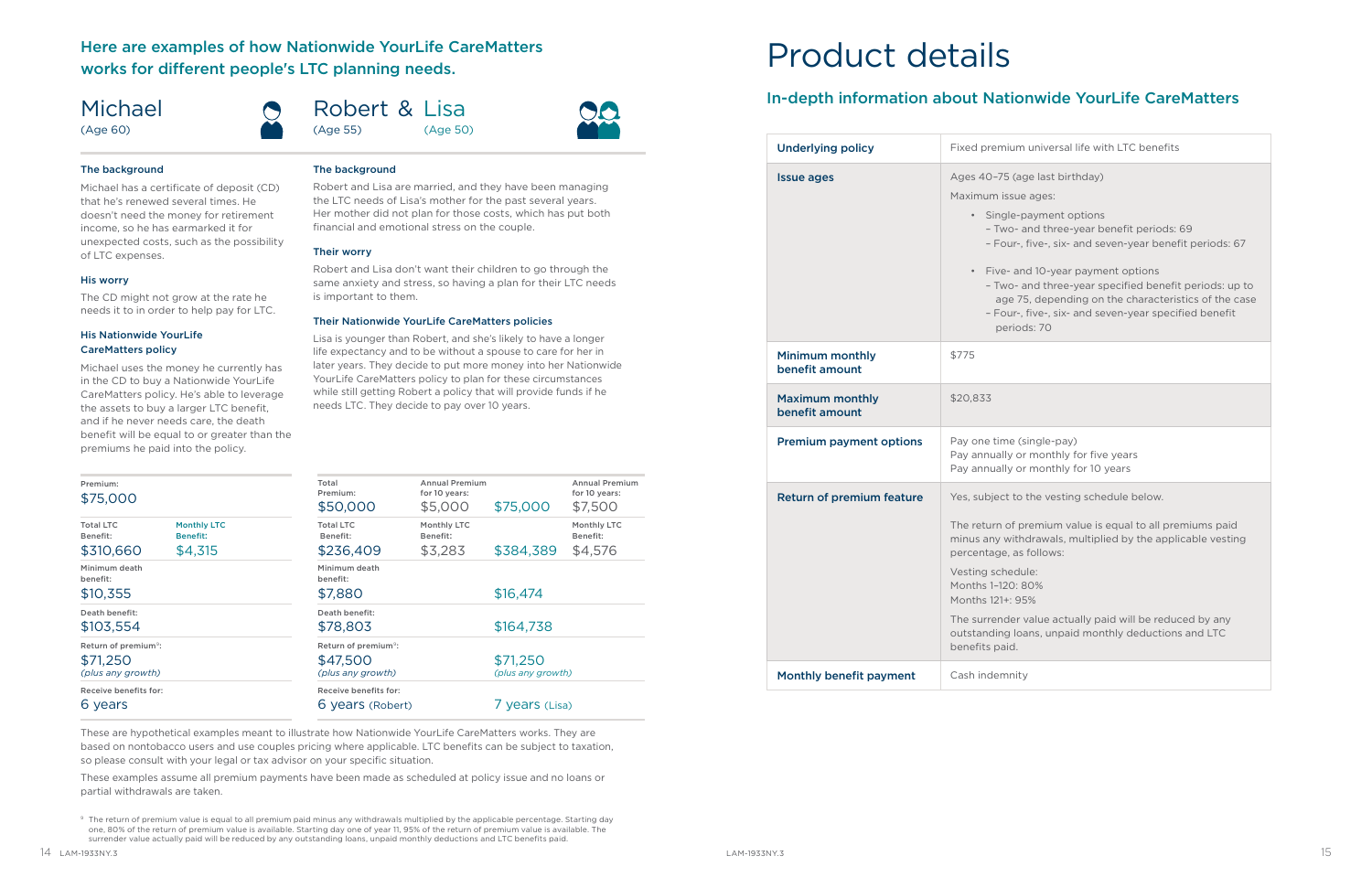<span id="page-8-0"></span>

| <b>Benefit periods</b>                                                                                            | Two years<br>Three years<br>Four years<br>Five years<br>Six years<br>Seven years                                                                    |  |
|-------------------------------------------------------------------------------------------------------------------|-----------------------------------------------------------------------------------------------------------------------------------------------------|--|
| Inflation protection<br>(Optional; available only if<br>Long-Term Care Extension<br>of Benefits Rider is elected) | 3% simple<br>5% compound                                                                                                                            |  |
| Minimum death benefit                                                                                             | If all LTC benefits are used, beneficiaries will receive a death benefit<br>that is the lesser of 10% of the specified amount or \$25,000.          |  |
| Care from a family member                                                                                         | Benefits can be used to pay a family member (or a friend, etc.) to<br>provide care if deemed appropriate under the plan of care.                    |  |
| International benefits                                                                                            | Reduced benefits are available under certain conditions; for<br>full details, see the product contract or talk with your insurance<br>professional. |  |



Product features — including benefits, exclusions, limitations, terms and definitions — may vary by state.

## For more information about the details and features of Nationwide YourLife CareMatters, talk with your insurance professional.

## Questions and answers

## Answers to common questions about Nationwide YourLife CareMatters

## Q: How do I qualify for LTC benefits?

While you're receiving benefits, a U.S.-licensed health care practitioner will be asked to recertify your care needs at least once every 12 months.

1. A U.S.-licensed health care practitioner must certify that (a) you have a severe cognitive impairment or (b) you are unable to perform two or more activities of daily living (ADLs): bathing, eating, continence, toileting, dressing or transferring (moving into or out of a bed,

- A: To qualify for and begin receiving monthly LTC benefits, the following things have to happen:
	- chair or wheelchair), and that this condition will last at least 90 days.
	- received during the eligibility period.
	- to pay family members or friends for care.

2. A 90-calendar-day eligibility (or waiting) period begins immediately after the date the insured is certified as chronically ill and starts receiving qualified LTC services. The days of care or services don't need to be consecutive, though they do need to be accumulated within a continuous period of 730 days. No LTC benefits will be paid until the eligibility period has been satisfied; however, LTC benefits will be paid retroactively for qualified LTC services

3. You must also submit a plan of care as prescribed by a U.S.-licensed health care practitioner. The plan of care should state that care from unlicensed caregivers is appropriate if you intend

### Q: How long will benefits be paid?

A: As long as you qualify, you will receive LTC benefits until the Lifetime Total Maximum Amount of LTC Benefits (reduced for loans or partial withdrawals) has been paid. The Lifetime Total Maximum

Amount of LTC Benefits is shown on the policy specifications pages.

If you choose to receive the maximum monthly LTC benefit each month, then LTC benefits will be paid for the LTC specified benefit period that you selected on the application.

You may choose to receive less than the maximum monthly LTC benefit. This will extend the time that benefits are paid beyond the LTC specified benefit period. However, taking the maximum monthly amount and setting aside what you don't immediately need for care to use later may result in more benefit dollars being paid from the policy.

## Q: How long do I have to have the policy before I can begin receiving benefits?

A: Once your policy is in force and you qualify for benefits (see the "How do I qualify for LTC benefits?" question and answer in this section for details), you can begin receiving benefits.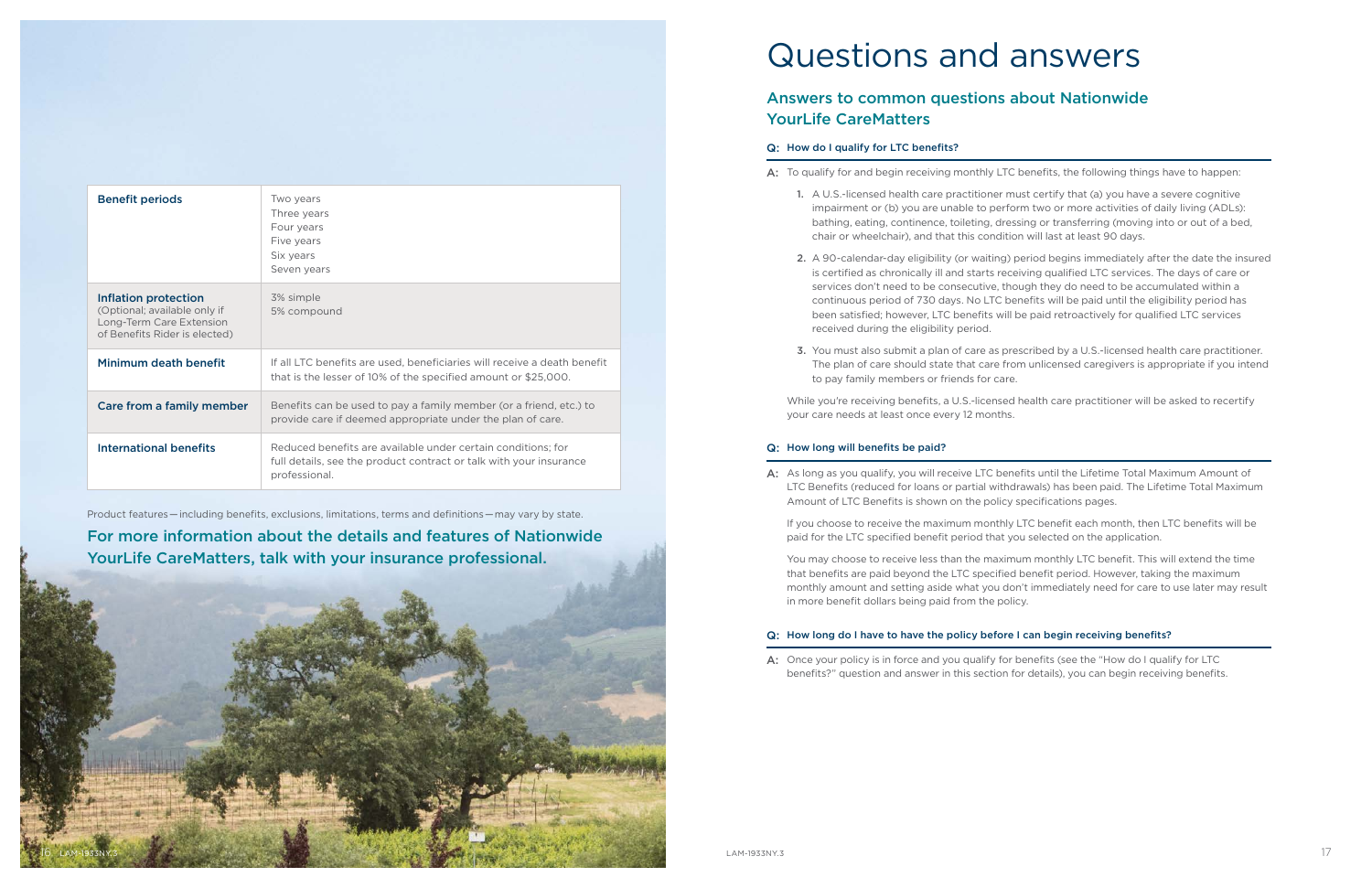#### Q: What if I use only some of my LTC benefits?

A: Your beneficiaries will receive either the remaining policy death benefit not used for LTC benefits or the minimum death benefit, whichever is greater.

#### Q: Can I pay my premiums in installments versus a lump sum?

A: Yes, in addition to the single-pay (lump-sum) option, you can choose to pay annually or monthly for five or 10 years.

A: Married couples (and those in legally recognized domestic partnerships or civil unions) receive a special rate that results in a larger pool of LTC benefits. This rate is applied if one or both spouses purchase a policy.

#### Q: Is special pricing available if both my spouse and I buy a policy?

#### Q: Can I pool benefits with my spouse or transfer benefits?

A: No, each spouse must purchase his or her own policy, and no benefits can be transferred.

A: When on LTCEB Rider claim, you can request up to the maximum monthly LTCEB Rider benefit. If you elected the Inflation Protection Rider, you will receive the entire maximum monthly LTCEB Rider benefit and the maximum monthly Inflation Protection Rider benefit.

#### Q: Are there situations that are not covered by Nationwide YourLife CareMatters?

- A: It does not pay benefits for qualified long-term care services due to illness, treatment or medical condition arising out of:
	- Suicide, intentionally self-inflicted injuries or attempts at suicide
	- Participation in a felony
	- Alcoholism or drug addiction, unless addiction results from administration of drugs for treatment prescribed by a physician
	- War or any act of war, whether declared or undeclared

A: When on ADBQS Rider claim, you can request up to the maximum monthly ADBQS Rider benefit. However, New York insurance law provides that ADBQS Rider benefit payments may only be made determining whether the benefit payments will receive favorable tax treatment, the payment of benefits from all insurance policies must be considered. As a result, if similar benefit payments are being received from more than one insurance policy covering the same insured, Nationwide may be required to make ADBQS Rider benefit payments that are less than the otherwise available

### Q: Are there any limits on the amount of Long-Term Care Extension of Benefits (LTCEB) Rider benefit I must take?

A: No, once you qualify for benefits, a cash indemnity payment (up to the maximum amount you qualify for) is sent to the policyowner each month. Nationwide places no restrictions on how

LTC benefits may be taxable, especially if you're collecting them from more than one policy. To help prevent this, we allow you to take less than your full LTC benefit.

### Q: Are there any limits on the amount of the Acceleration of Life Insurance Death Benefit for Qualified Long-Term Care Services (ADBQS) Rider benefit I must take?

if the payments are subject to favorable tax treatment by the federal government. When maximum monthly benefit.

## Q: Are there any limits as to how I can spend the monthly rider benefit payment I receive?

benefits can be used.

#### Q: How much of my LTC benefit will be tax free?

A: You can receive, tax free, the greater of:

- The HIPAA per diem amount for the given period you make a claim, or
- The actual LTC costs incurred

Tax rules applicable to long-term care products are complex, so please consult your tax advisor. Nationwide and its representatives do not give legal or tax advice.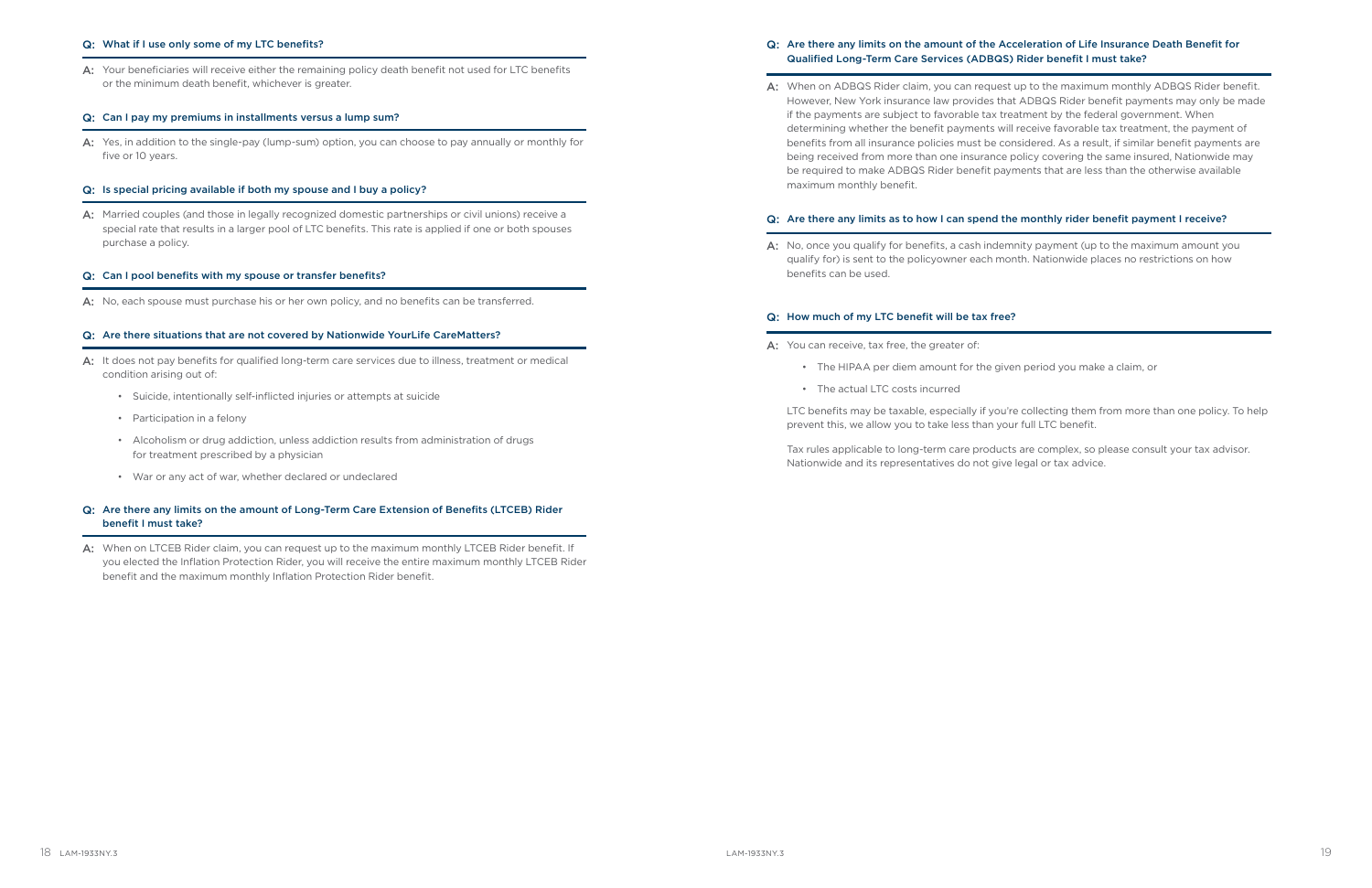# <span id="page-10-0"></span>Starting the LTC conversation

## Common concerns about paying for LTC, and conversation starters for you and your loved ones

It can be difficult to talk about many of the things associated with aging, and paying for LTC costs is often at the top of that list. Here are a few things for you and your loved ones to consider and discuss.

## Who pays for LTC? Will my medical insurance cover it?

As we've seen, LTC costs can quickly add up, and a common misconception is that Medicare or Medicaid will pay for all expenses. The truth is that you'll need to be able to cover much of the cost yourself in the form of either cash or private insurance.

|                                                                   | <b>Medicare</b>                                                                                                                                                                                                                                                                                                                                | <b>Private Medigap insurance</b>                                                                                          | <b>Medicaid</b>                                                                                                                                     | You pay on your own*                                                                                                                                                                                                                                                                                       |
|-------------------------------------------------------------------|------------------------------------------------------------------------------------------------------------------------------------------------------------------------------------------------------------------------------------------------------------------------------------------------------------------------------------------------|---------------------------------------------------------------------------------------------------------------------------|-----------------------------------------------------------------------------------------------------------------------------------------------------|------------------------------------------------------------------------------------------------------------------------------------------------------------------------------------------------------------------------------------------------------------------------------------------------------------|
| <b>Nursing home care</b>                                          | Days 0-20 - Pays in full if you're hospitalized for at least three<br>consecutive days before entering a Medicare-approved skilled<br>nursing facility.<br>Days 21-100 - May pay for the difference between the total daily<br>cost and a significant co-payment if you continue to need skilled<br>nursing care.<br>Days 100+ - Does not pay  | Days 21-80 - May cover a<br>significant co-payment if your<br>nursing home stay meets all<br>other Medicare requirements. | A single individual will not qualify<br>for Medicaid in most states unless<br>he or she has less than \$2,000 in<br>countable assets. <sup>10</sup> | If you need only personal or<br>supervisory care in a nursing home<br>and/or have not had a prior hospital<br>stay, or if you choose a nursing home<br>that does not participate in Medicaid<br>or is not Medicare certified. Also, if<br>you need care beyond the 100 days<br>Medicare is willing to pay. |
| <b>Assisted living facility</b><br>(and similar facility options) | Does not pay                                                                                                                                                                                                                                                                                                                                   | Does not pay                                                                                                              | In some states, may pay care-related<br>costs, but not room and board.                                                                              | You pay on your own except as noted<br>under Medicaid, if eligible.                                                                                                                                                                                                                                        |
| <b>Continuing care</b><br>retirement community                    | Does not pay                                                                                                                                                                                                                                                                                                                                   | Does not pay                                                                                                              | Does not pay                                                                                                                                        | You pay on your own.                                                                                                                                                                                                                                                                                       |
| <b>Adult day services</b>                                         | Not covered                                                                                                                                                                                                                                                                                                                                    | Not covered                                                                                                               | Varies by state, financial and<br>functional eligibility required.                                                                                  | You pay on your own except as noted<br>under Medicaid, if eligible.                                                                                                                                                                                                                                        |
| <b>Home health care</b>                                           | Limited to reasonable, necessary part-time or intermittent skilled<br>nursing care and home health aide services, and some therapies<br>that are ordered by your doctor and provided by a Medicare-<br>certified home health agency. Does not pay for ongoing personal<br>care or custodial care needs (help with activities of daily living). | Not covered                                                                                                               | Pays, but states have option to limit<br>some services, such as therapy.                                                                            | You pay on your own for personal or<br>custodial care, except as noted under<br>Medicaid, if eligible.                                                                                                                                                                                                     |

## How will paying for LTC affect my family?

As you consider which LTC coverage option is the best fit for your needs, you can use these questions to get a conversation started with your loved ones:

• How would paying for LTC affect the financial security of your spouse?

• Would your adult children or other family members be able to quit working or cut back work hours to care for you if needed?

• Can your family afford to help you financially if paying for care depletes

- 
- 
- all of your funds?

<span id="page-10-1"></span>Source: "Paying for nursing home care," Medicare.gov (July 6, 2017). \* Varies by state.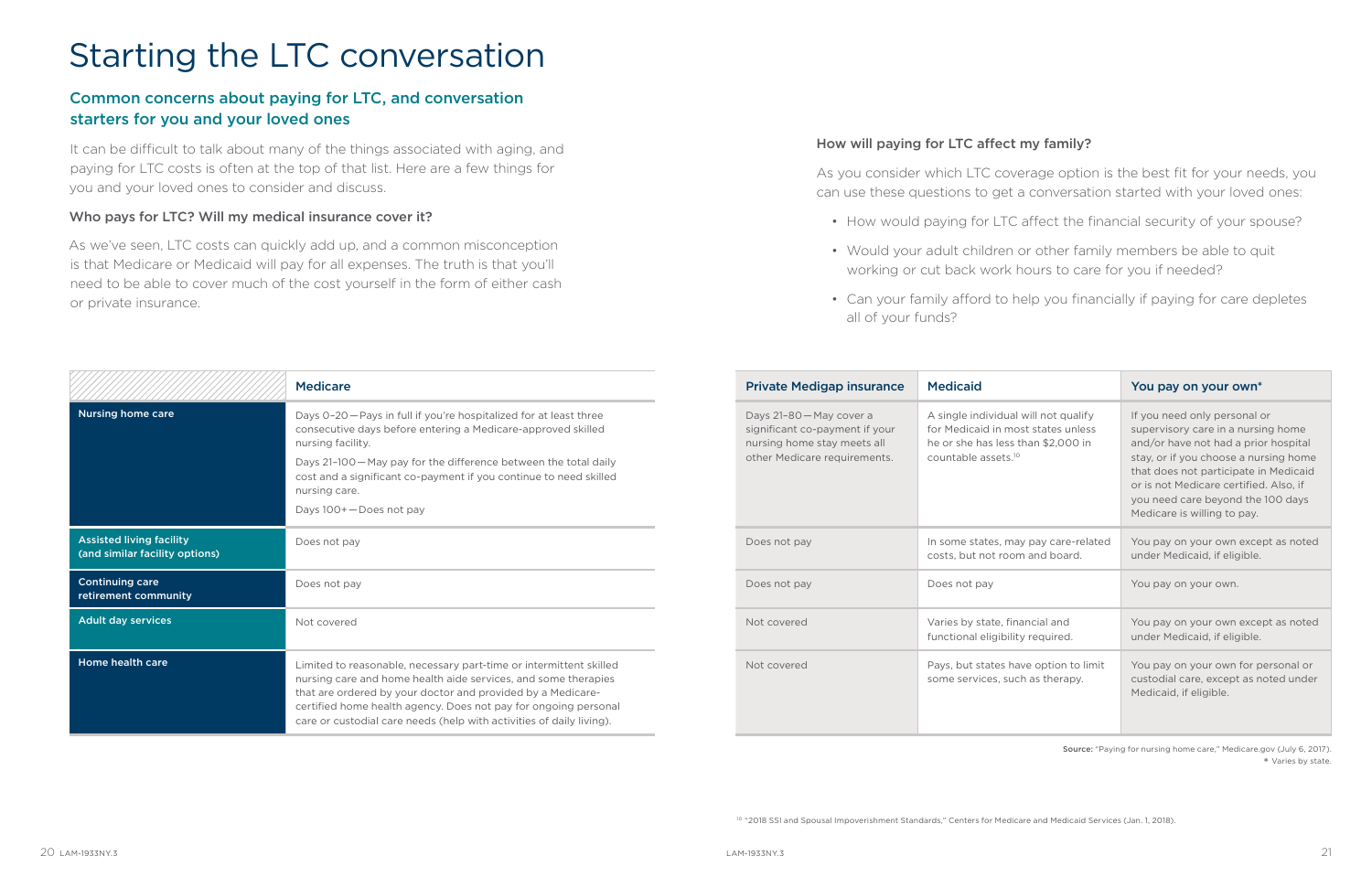## Helping you take care

Taking time to make a plan now for your LTC needs can help you stay in control of your choices later. Talk with your insurance or investment professional today for more information on Nationwide YourLife CareMatters.

The insurance professional or company may contact you in response to your request for additional information.

For more information, visit us at [nationwide.com/carematters](http://nationwide.com/carematters).

Nationwide YourLife CareMatters is a cash indemnity product that pays LTC benefits when the insured person is certified to have a qualifying condition and a need for LTC services. Bills and receipts showing actual expenses do not have to be submitted for payment of benefits once a claim has been approved. Each year, the policyowner can receive, tax free, the greater of the HIPAA per diem amount or the actual LTC costs incurred. However, benefits may be taxable under certain circumstances. Taxpayers should consult with their tax and legal advisors about their specific situation.



Benefits under the Acceleration of Life Insurance Death Benefit for Qualified Long-Term Care Services Rider are an advance payment of the policy's death benefit while the insured is still living. Accelerating the death benefit, along with loans and withdrawals, reduces both the death benefit and cash surrender value of the policy. Care should be taken to make sure that life insurance needs continue to be met even if the entire death benefit is accelerated or if money is taken from the policy.

Individual care needs and costs will vary, and there is no guarantee the policy will cover the entire cost of the insured's long-term care. Nationwide pays benefits to the policyowner. If the policy is owned by someone other than the insured, there is no guarantee the policyowner will use the benefits to pay for LTC services.

Product features — including benefits, exclusions, limitations, terms and definitions — may vary by state.

Guarantees are subject to the claims-paying ability of Nationwide Life Insurance Company.

Approval for coverage under the policy and riders is subject to underwriting and may require a medical exam.